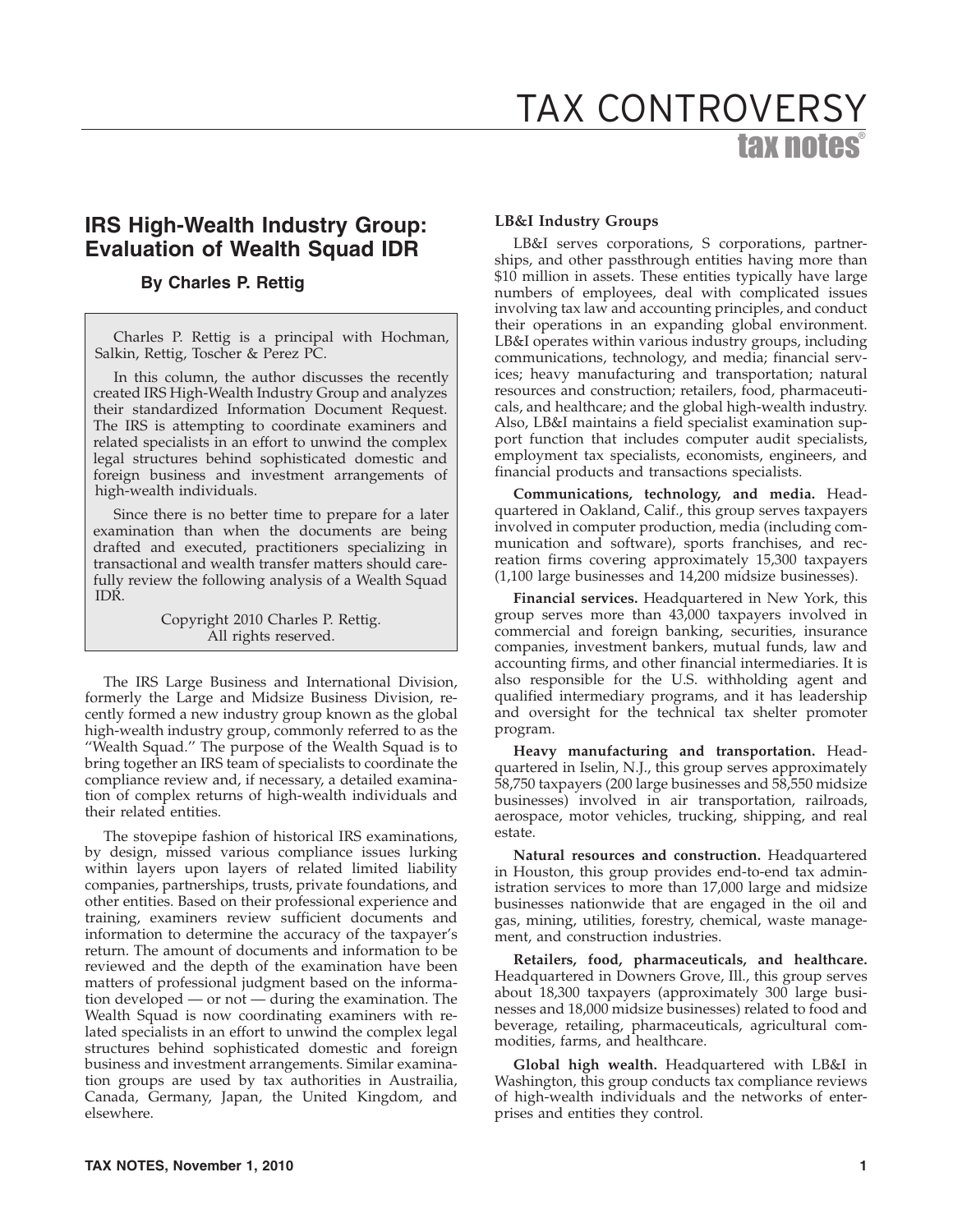#### **COMMENTARY / TAX CONTROVERSY**

#### **The Wealth Squad**

In announcing the creation of the global high-wealth industry group, IRS Commissioner Douglas Shulman said, ''For a variety of reasons — including valid business reasons — many high wealth individuals make use of sophisticated financial, business, and investment arrangements with complicated legal structures and tax consequences. Many of these arrangements are entirely above board. Others mask aggressive tax strategies.''1 As recently stated by the Eleventh Circuit, ''It is no surprise that a knowledgeable tax attorney would use numerous legal entities to accomplish different objectives. This does not make them illegitimate. Unfortunately such 'maneuvering' is apparently encouraged by our present tax laws and codes.''2 Tax planning is anything but sinister; it is why sophisticated, well-intentioned practitioners spend countless hours of their personal time educating and reeducating themselves on the ever-changing interpretations of the code found within the minds of members of Congress and the judiciary.

Wealthy taxpayers often engage teams of sophisticated tax, business, and estate planning lawyers, accountants, and other professional advisers to legitimately minimize their potential tax liabilities. A well-designed business and estate plan may include some or all of various domestic and foreign business entities such as LLCs, S corporations, revocable and irrevocable trusts, real estate investments, and private foundations. The plan may also include revenue-based or equity sharing arrangements together with royalty and licensing agreements and retirement plans. In this world of specialization, few private practitioners have the expertise to be specialists on developing a comprehensive plan encompassing every potential tax, business, estate, and giftrelated issue.

Although there are many sophisticated IRS representatives, few could realistically expect to unravel the intricacies of a well-designed business and estate plan using multiple domestic and foreign entities and investment arrangements. The Wealth Squad is designed to allow the IRS to better understand the sophisticated financial, business, and investment arrangements of the taxpayer by engaging a team of specialists to take a unified, holistic look at the entire web of interrelated entities controlled by a high-wealth individual to discover the entire economic picture of the enterprise and to assess the tax compliance of that overall enterprise.

The initial examination focus has been on individuals with tens of millions of dollars in assets or income. Following a review of the initial examinations, the selection criteria will likely evolve to take into account information obtained in the examinations and use the expertise of the expanding group of Wealth Squad specialists. They will include flow-through specialists, international examiners, economists to identify economic trends, appraisal experts to advise on valuation issues, and technical advisers to provide industry or specialized tax expertise. The Wealth Squad will draw on resources throughout the IRS, including the Tax-Exempt and Government Entities Division, the Small Business/Self-Employed Division, and many international information exchange agreements. In egregious cases, it will likely be referring taxpayers or their advisers to the Criminal Investigation division.

#### **Information Gathering**

The IRS has the general authority to gather evidence and request information during the course of an examination.3 IRS requests are initially in the form of an information document request (IDR) — Form 4564 which must reasonably be designed to obtain information and documents relevant to a legitimate examination purpose. IDRs are to be specific, clear, and concise.4 If the taxpayer fails to appropriately respond to an IDR, the IRS may issue a summons. The IRS has broad authority to summons books and records, the taxpayer, or any person having custody of records in order to ascertain the correctness of the taxpayer's return, to make a return, or to determine the liability of a taxpayer.<sup>5</sup>

The summons will set forth the date, time, and place where the summoned party is to appear, although at least 10 days' prior notice of appearance is required.<sup>6</sup> Compliance with the summons may take the form of a formal question-and-answer session under oath, an informal interview, or the submission of (or providing of access to) the records being summoned. The summoned witness is entitled to decline to produce documents or to answer particular questions if there is a good-faith basis for objecting to compliance.

Neither an IDR nor a summons is self-enforcing. If a taxpayer fails to reasonably comply with a summons, the IRS may proceed with summons enforcement. Jurisdiction to enforce a summons is in the U.S. district court for the district in which the summoned person resides.7 In that event the IRS must demonstrate that (1) the investigation is being conducted for a legitimate purpose; (2) the inquiry is relevant to that purpose; (3) the information sought is not within the possession of the IRS; and (4) the IRS has followed the administrative steps required by the code.8 A district court judge has the power to imprison anyone required to respond to a summons. Typically, if the IRS proceeds to issue a summons, it intends to enforce compliance with the summons through a district court proceeding, if necessary.

In addition to the issuance of an IDR (or summons), other audit techniques used to gather information during a typical examination include:

<sup>&</sup>lt;sup>1</sup>Remarks of IRS Commissioner Douglas Shulman before the AICPA National Conference on Federal Taxation, Oct. 26, 2009, *Doc 2009-23542, 2009 TNT 205-22*. <sup>2</sup>

*Ballard v. Commissioner*, 522 F.3d 1229 (11th Cir. 2008), *Doc 2008-7664*, *2008 TNT 68-16*.

<sup>&</sup>lt;sup>3</sup>Section 7602, et. seq.

<sup>4</sup> Internal Revenue Manual section 4.46.4.4.1.

<sup>5</sup> Section 7602, et. seq.; *see also United States v. Powell*, 379 U.S. 48, 57-58 (1964). <sup>6</sup>

<sup>&</sup>lt;sup>5</sup>Section 7605.

<sup>7</sup> Section 7604. 8 *Powell*, 379 U.S. at 57-58.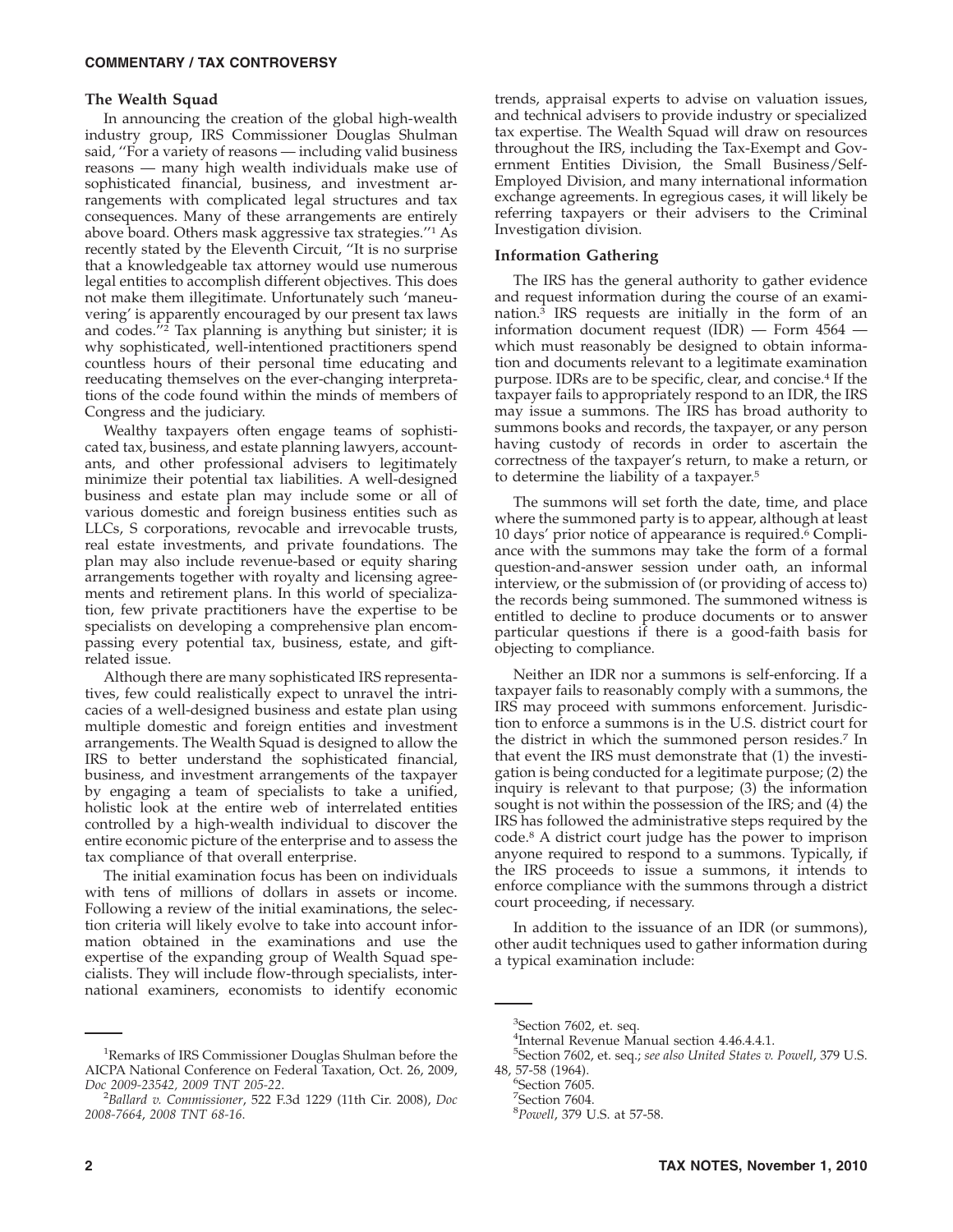- interviews interviews of the taxpayer and its advisers are designed to obtain leads, develop information, and establish evidence about the taxpayer's financial history, business operations, and books and records;9
- tour of the business operations tours are designed to acquire an overview of the business operations, establish that the books and records accurately reflect actual business operations, observe and test internal controls, and identify potential audit issues;<sup>10</sup>
- internal controls an evaluation of the taxpayer's internal controls is performed to determine the reliability of the books and records, determine the appropriate audit techniques to be used during the examination, provide an opportunity to identify high-risk accounts and eliminate verification of accounts that have little or no tax consequence, determine the scope and depth of the examination and the extent of audit procedures to be used, and assess the level of control risk;<sup>11</sup>
- examination of the books and records  $-$  a review of the books and records is performed to determine the flow of transactions, method of accounting, and so on; $^{12}$
- analysis of schedules M-1, M-2, and M-3 a review of Schedule M-1 or M-3 is important to identify potential tax issues resulting from both temporary and permanent differences between financial and tax accounting;<sup>13</sup>
- balance sheet analyses the balance sheets and financial statements often reveal significant differences between tax years, timing differences between tax and book accounting, and a reconciliation with any Schedule M-1 or M-3 adjustments;<sup>14</sup>
- testing of gross receipts or sales a review of gross receipts or sales is performed to determine taxable income that may not readily appear as income on the taxpayer's books because of differing accounting methods, timing of recognition, deferred income, constructive receipts, foreign-source income, and related foreign transactions, etc.;<sup>15</sup>
- testing expenses: cost of goods sold expense testing often entails a review of the beginning and ending inventories, compliance with the absorption rules in the regulations for sections 263A and 471, and variance accounts when standard costing is used; $16$  and
- testing expenses: operational expenses operational expenses are reviewed to identify significant,

unusual, or questionable expenses, which will help in understanding the taxpayer's accounting methods and their application to timing and economic performance, expense versus capitalization, tax shelter write-offs, contingent liability accruals, material write-offs for tax and not for books, net operating loss carryforwards and carrybacks, etc.17

#### **Wealth Squad IDRs**

The initial IDR issued in connection with the commencement of a Wealth Squad examination will seem overwhelming to even the most seasoned tax practitioners. The IRS has somewhat standardized its IDR in these matters by requesting everything imaginable regarding the taxpayer under examination and all related entities. For the year under examination, the Wealth Squad IDR requests the following from the taxpayer:

1. Provide copies of all original and amended returns for the year under examination, the prior year, and the current year if filed or when filed.

2. Reconcile all adjustments to all original and amended returns and explain each adjustment.

3. Identify all sources of your income, including who paid it and how it was paid.

4. Identify all of your assets, tangible or intangible, owned directly or indirectly, inside and outside the United States.

5. Identify all liabilities owed, directly or indirectly, by you or any entity you controlled, inside and outside the United States.

6. Indicate any properties that you directly or indirectly leased or rented.

7. Provide the full name, taxpayer identification number, classification for U.S. tax purposes (for example, C corporation, S corporation, disregarded entity, or trust), your position title and describe your responsibilities for or relationship with and U.S. or foreign entity of which you:

a. owned at least a 20 percent, direct or indirect, capital interest, including hybrid instruments convertible to 20 percent or more capital ownership;

b. had a 20 percent or more interest in profits/ losses;

c. were a trustee or acted in a fiduciary capacity;

d. were a grantor or beneficiary;

e. had a nominee acting in your capacity or on your behalf;

f. were on the board of directors;

g. were an officer or had signatory authority over funds and accounts controlled by the entity;

h. were a surety for or guaranteed debt or other liabilities.

<sup>9</sup> IRM sections 4.10.3.2 and 4.46.4.2.1.

<sup>&</sup>lt;sup>10</sup>IRM sections 4.10.3.3 and 4.46.4.2.2.<br><sup>11</sup>Control risk is defined as the risk that a material misstatement could occur and that it will not be prevented or detected on a timely basis by the business's internal control structure, policies, or procedures. IRM sections 4.10.3.4 and 4.46.4.2.3. policies, or procedures. IRM sections 4.10.3.4 and 4.46.4.2.3.<br><sup>12</sup>IRM sections 4.10.3.5 and 4.46.4.2.3.<br><sup>13</sup>IRM sections 4.10.3.6 and 4.46.4.2.5.<br><sup>14</sup>IRM sections 4.10.3.8 and 4.46.4.2.7.<br><sup>15</sup>IRM sections 4.10.3.10 and 4.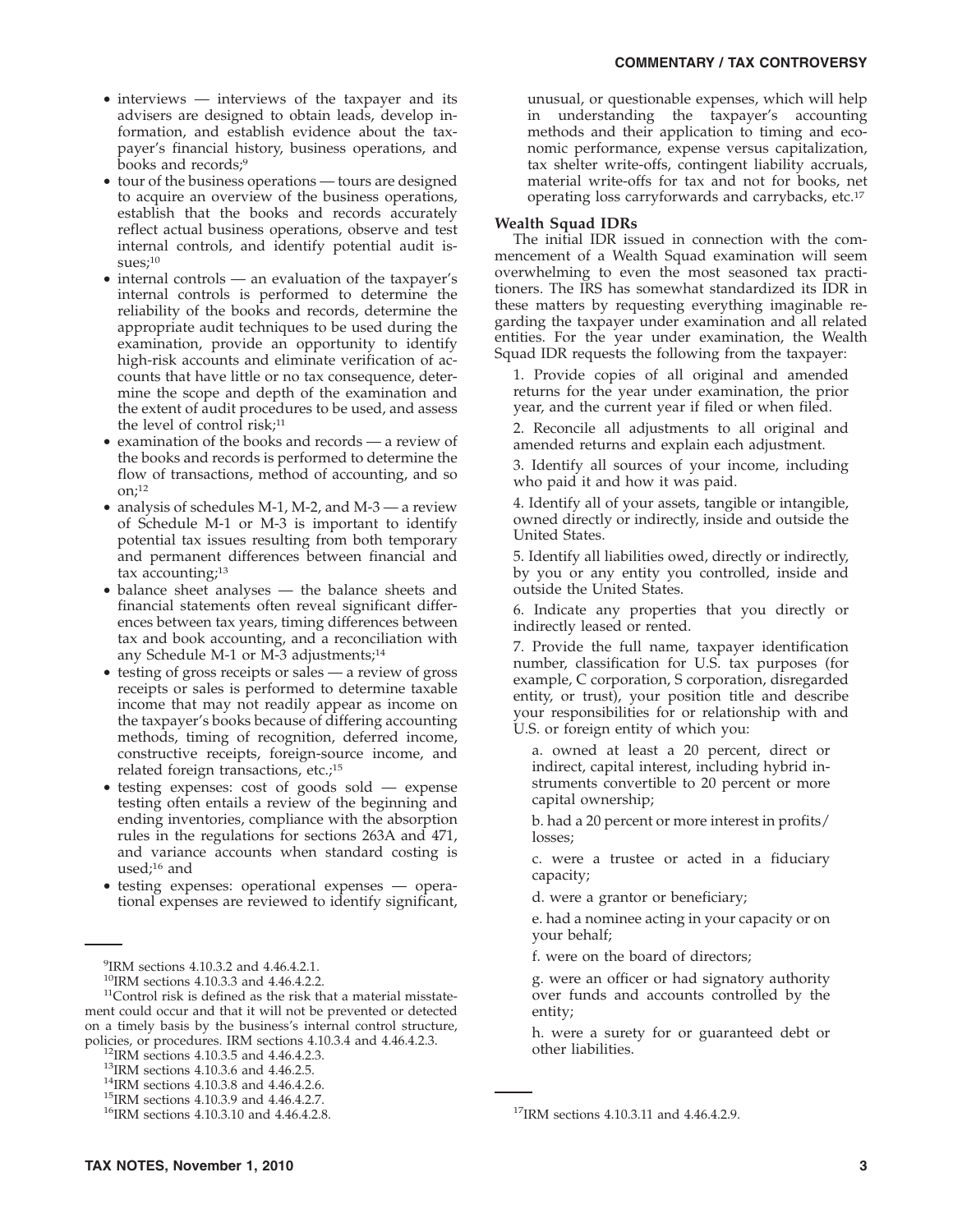#### **COMMENTARY / TAX CONTROVERSY**

8. For any entity referenced above, from the inception of the entity to the present, provide:

a. identification of each and every current and former officer, trustee, and manager;

b. minutes, resolutions, and records regarding the appointment, resignation, or termination of all officers, trustees, and managers;

c. records regarding all assets transferred into or from the entity;

d. records regarding the ownership of all certificates of beneficial interest;

e. a statement explaining the purpose for operating the business activity inside this type of entity together with the reason this entity was created, tax benefits explained to you regarding the operation of the business activity within this type of entity, who assisted you in forming the entity, fees charged with respect to the formation of the entity;

f. bank statements, deposit slips, debit/credit memos, and cancelled checks for all financial accounts, U.S. and foreign;

g. records to establish the basis of all assets held by the entity including invoices, purchase agreements, and the names and addresses of persons who transferred property to the entity;

h. records for sales or other transfers from the entity;

i. copies of any contracts for business services to be rendered by the entity.

9. Provide complete copies of all financial statements and method of accounting used to compile them, net worth computations, or other financial data probative of your assets, liabilities, net worth, income and losses, and cash flows from all sources, within and without the United States, including all underlying documents and any exhibits associated therewith, and if not apparent, please identify the preparer of such documents.

10. Identify all assets transferred and/or sold to your children or other relatives.

11. Identify all assets transferred or sold to a charitable organization or foundation and provide TIN and legal name of entity and describe your role or position with such entity.

12. Provide complete copies of the tax preparation workpapers, including adjusting trial balances, tax mappings, and closing adjustments used to prepare your return.

13. Identify any asset transferred and/or sold utilizing estate planning to reduce potential estate tax obligations, including family limited partnerships (FLPs), living trust agreements, grantor retained annuity trusts, private foundations (PFs), community foundations (CFs), donor advised funds (DAFs), qualified personal residence trusts (QPRTs), charitable remainder annuity trusts (CRATs) and/or intentionally defective grantor trusts (IDGTs).

14. Provide complete copies of any audited financial statements, including applicable exhibits and/or footnotes, for any entity referenced above.

15. Provide copies of all organizational charts (including all tax organizational charts) of any related entity or for any entity referenced above.

16. For any partnership referenced above:

a. Provide copies of all organizational documents, including but not limited to, the partnership agreements, and all amendments, modifications, supplemental agreements, operating agreements, by-laws, side letters, and side pocket agreements.

b. Describe all of your reasons and/or objectives for entering into the partnership.

c. Describe the business/ investment model for the partnership's activities.

d. Describe the background pertaining to the formation of the partnership.

17. Provide copies of all tax opinions received impacting any return under examination.

18. Detail any fees you paid with regard to tax or estate planning including the amount paid, provider who received the fee, description of the planning that was done for the fee, whether a confidentiality agreement was signed, and copies of any marketing materials received with regard to the planning.

19. Indicate whether you had an interest or signatory authority over a foreign financial account with assets in excess of \$10,000 and provide copies of foreign bank account reports.

20. Provide a copy of the annual brokerage account statement for each brokerage account you held.

21. Describe any securities lending agreements you entered, exited, or were engaged in and provide a copy.

22. Provide copies of all information filed for any disclosures to the IRS regarding any offshore or cross-border transactions and/or accounts. If no disclosures were required, provide an affirmative statement to that effect and the reason that no disclosure was required.

23. Describe any offshore or cross-border financial transaction you treated differently for tax purposes in the United States than you treated in a foreign taxing jurisdiction.

24. For any assets (tangible or intangible) you sold or transferred from the U.S. to any foreign person or entity or vice versa, indicate each asset sold or transferred, the value at the time of sale or transfer, and describe how the value was determined. Provide copies of any appraisal or reports received that indicate how the value was determined.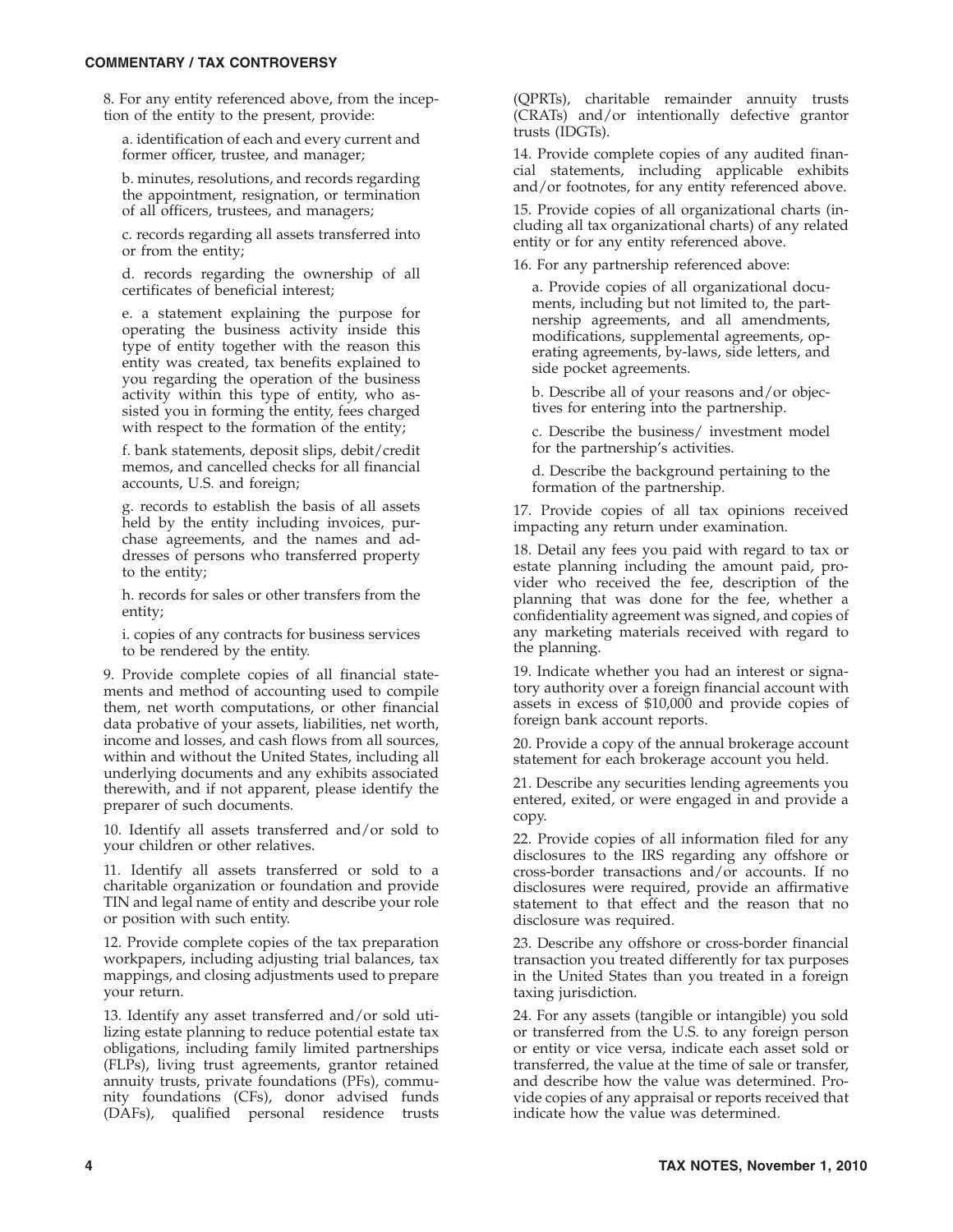25. For each of the following investments held directly or indirectly, describe the investment, the name of the financial institution, and account where the investment was held and provide copies of all documents received regarding the investment:

a. financial derivatives;

b. notional principal contracts, swaps, swap options;

c. prepaid forward contracts;

d. hedge funds;

e. private equity funds;

f. foreign partnerships, foreign limited liability companies, foreign corporations or other foreign entities;

g. real estate investment trusts;

h. real estate mortgage investment conduits;

i. financial asset securitization trusts (FASITs);

j. other collateralized debt obligations (CDOs, including any pay-through bonds);

k. U.S. or foreign distressed assets or nonperforming loans;

l. securities reported as worthless;

m. debt reported as a loss on your return;

n. gains or losses from foreign currency;

o. section 1256 contracts;

p. debt instruments with original issue discount.

26. For each hedge fund or private equity fund investment identified above:

a. provide Schedules K-1 received from each investment;

b. provide the name and TIN for each entity in which you were a general partner, managing partner, or Tax Matters Partner;

c. if a party to a deferred compensation arrangement with such an entity, provide a copy of the deferred compensation agreement;

d. provide the name and TIN for each foreign hedge fund in which you owned an interest directly, indirectly, or through a nominee.

Detailed responses to detailed requests for information often generate additional detailed requests for information. As such, Wealth Squad IDRs typically conclude with the warning that additional information or records may be requested to complete the examination. Further, taxpayers are cautioned to retain all potentially relevant and previously requested records or documents until the examination is concluded.

Practitioners specializing in transactional and wealth transfer matters (estate, gift, and charitable planning, etc.) should carefully review the foregoing list of information requested in a wealth squad examination. There is no better time to prepare for a later examination than when the documents are being drafted and executed.

Files for relevant documents and schedules should be coordinated with a view toward accelerating any later examination. If the transaction has any unique concerns, those issues should be well documented. It is sometimes difficult to later recall why documents were drafted in a particular manner or with unique provisions.

#### **Resolution of Wealth Squad Examinations**

Near the commencement of the Wealth Squad examination, the taxpayer will be requested to sign an audit plan that will set forth mutual audit expectations, time frames, responsiveness, and so on. The IRS may require responses within a relatively short time frame. If the practitioner believes he may be unable to satisfy the projected time schedule for responses, that fact should be raised before execution of the audit plan. Do not sign on for something that may later turn against you in the examination process. If documents are not readily available, make that fact known in advance.

Taxpayers are also likely to receive the standardized IDR, which may cause the practitioner to wonder about her ability to effectively respond, as well as her ethical responsibilities. On request by the IRS, practitioners must promptly submit nonprivileged records and information to the IRS, notify the IRS of the location of requested records and information in others' possession, and make reasonable inquiries of the taxpayer regarding the location of requested records and information in others' possession.<sup>18</sup> Further, a practitioner may not unreasonably delay the prompt disposition of any matter before the IRS.19

How can any practitioner promptly and effectively respond to an IDR that requests everything imaginable regarding the investment and business activities of a typical high-wealth taxpayer having numerous domestic and foreign related entities? The initial thought of most practitioners is that those IDRs are overbroad and essentially penalize the taxpayer for being wealthy by requiring the expenditure of significant accounting and legal fees in order to respond appropriately. Initially, the practitioner should coordinate a meeting with the Wealth Squad examination team to determine if the examination process can be streamlined and provide an overview of the taxpayer's business operations, internal controls, and review procedures, etc. Neither the taxpayer nor the IRS has any desire to unnecessarily prolong the audit process. However, the IRS often has little if any information initially available to help it determine whether the returns were substantially accurate as filed. That is the purpose of the examination.

The practitioner's duty of representation to the client must be balanced with the effort to reasonably cooperate with the examination process. They should attempt to reasonably limit the scope of the inquiry and limit the information provided so as to avoid the waiver of any

<sup>&</sup>lt;sup>18</sup>Treasury Department Circular 230, "Regulations Governing the Practice of Attorneys, Certified Public Accountants, Enrolled Agents, Enrolled Actuaries, Enrolled Retirement Plan Agents, and Appraisers Before the Internal Revenue Service,'' section 10.20.<br><sup>19</sup>Circular 230, section 10.23.